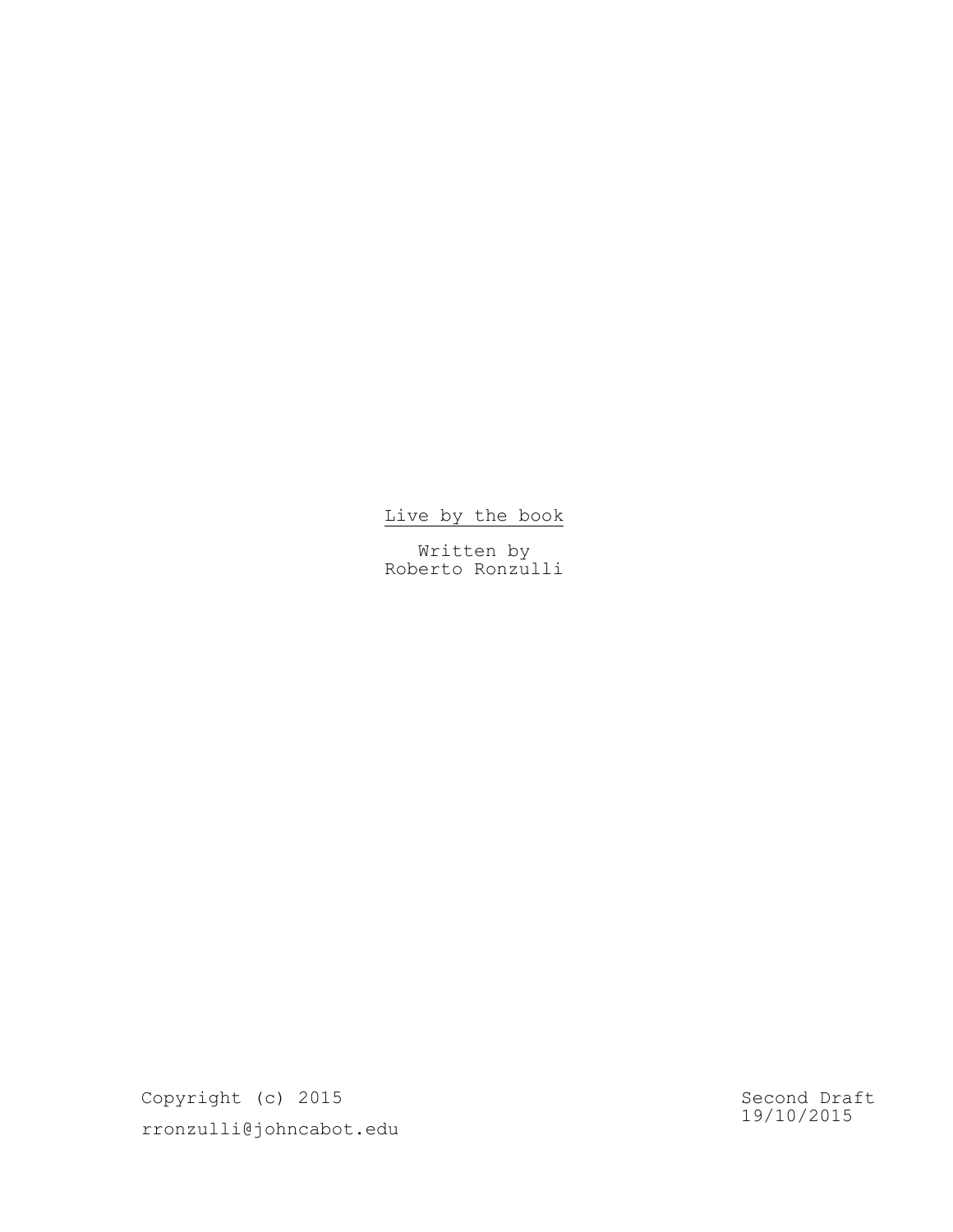EXT. ROME - DAY

FADE IN:

Opening credits rolling over shots of a beautiful, quiet, Roman morning. **Noah** O.S.

NOAH

I've known him since we were kids. We have always been a sort of yin and yang. I was the geek, he was the rebel. I was spending my time on books, he was spending his time on girls. No matter what, though, whenever we needed each other, my bro was there for me as I was for him. And then, you know, time goes by and life takes you to different patterns. Marco moved back to Italy with his family, I kept studying in L.A. We both moved on, I guess. I actually finally met a girl and, even if it is a bit early, I have decided to marry her. She is a bit of a mess, but who is not nowadays...

FADE TO:

Title screen: LIVE BY THE BOOK

EXT. STREETS OF TRASTEVERE - DAY

Noah, geeky guy wearing a short sleeves shirt tucked in a pair of khaki pants, is walking in the streets of Trastevere holding a phone for directions, with a quite voluminous hiking backpack. He reaches a typical looking street, and, after looking for a while on a buzzer, finally finds his friend's name on it. After several trials and some waiting, **Marco** appears from a window:

> MARCO \*screaming\* Hey duuuuuude, come up! (followed by incomprehensible but cheerful Italian)

NOAH The front door is closed!

MARCO Just push it hard, it will open!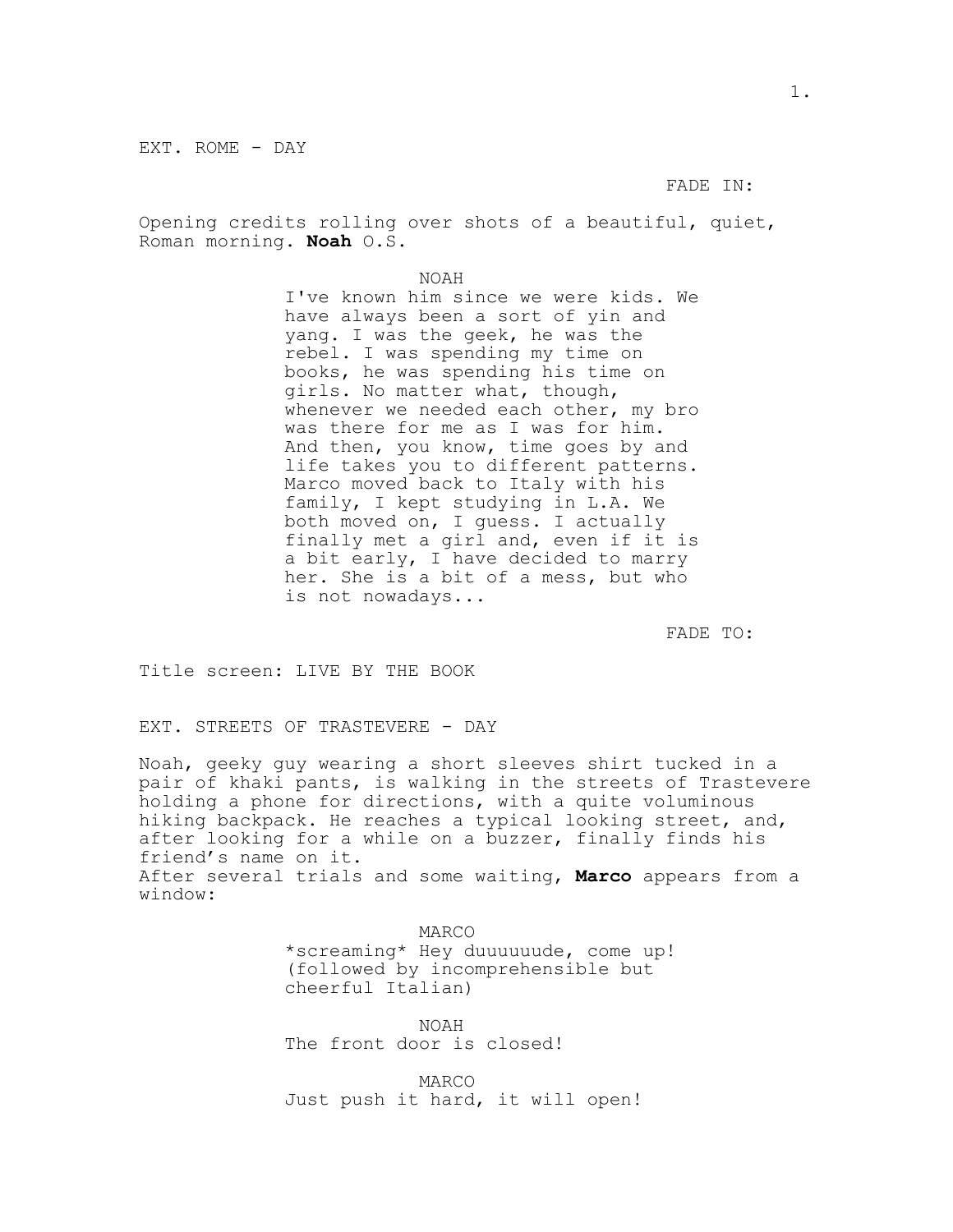Noah gets through a half-open apartment door, and finds himself into one of the messiest places he has ever seen. Marco clearly just woke up, still dressed up for a night out, and is preparing some coffee.

> MARCO DA MAAAN is here! Come on dude, let me hug you!

They perform a ritual handshake

NOAH

Great to see you too! You haven't changed a bit (looking at the messy room with puzzled expression). Well, it must have been a great party!

MARCO

What party?! Aw, you mean this little mess? (acting like an exorcist, holding two spoons like a cross) Mom, come out from this body!!

Noah and Marco sits at the table, start drinking coffee, talk (no clearly audible audio, background music fades in)

EXT. STREETS OF TRASTEVERE - DAY

(Music, no dialogues) We see Noah and Marco walking through the streets of Trastevere, talking happily, having fun, getting an ice cream.

#### MARCO

...and then you were like "no sir, there aren't two Noahs in this class, there is only one idiot that copied my name, as well as the whole test!"

#### NOAH

(laughing) I should have become a comedian...would have actually saved some time and money! Listen, let's get to serious business. As you know, I am here to find the best rings I can afford. You know, something that screams "I am precious, Italian, hand-made cool stuff!".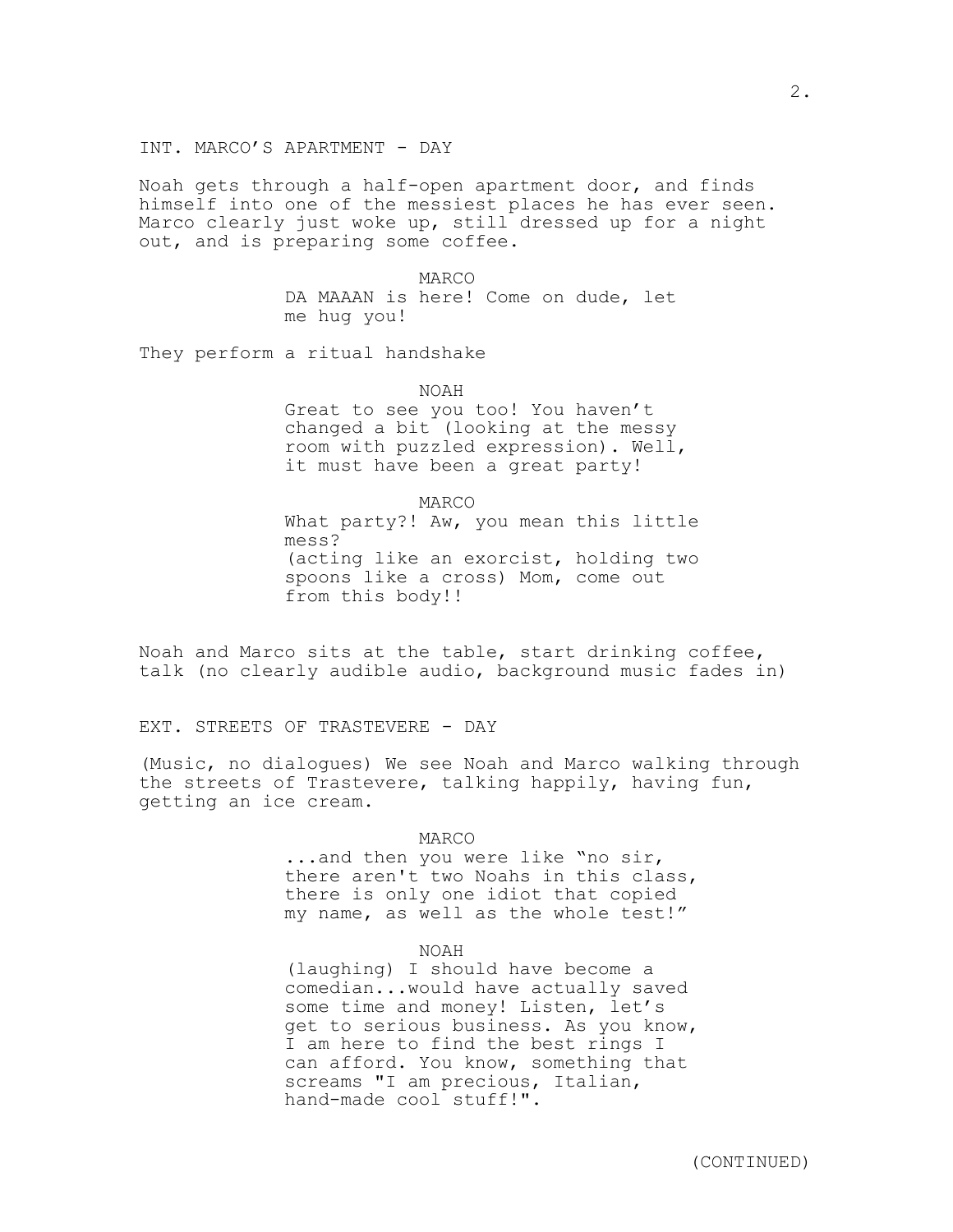MARCO

Do you want the support of a local fashion expert?

NOAH Why not! Have anyone in mind?

MARCO Ouch, that hurts! I know exactly what's hot and what's not. Trust me.

NOAH

If you say so! Let's just take a walk and look at the windows, OK? Maybe you can give me some of your "expert" advice.

#### MARCO

Whatever you say boss, YOU-ARE DA-MAAAAAAN! (pretending to grab Noah's crouch)

Marco and Noah start walking again through the streets. We see them stopping at several shops. Noah pointing his finger at the windows and Marco turning him down every time he seems happy about what he found.

INT. MARCO'S PLACE - EVENING

After several shops, and stops, Marco and Noah are back home with no rings.

#### MARCO

Dude, you are worse than a broke ass bitch: Never happy, wanting to buy everything and ending up with nothing.

#### NOAH

Hey, I gotta find the best rings I can afford within the budget, and I have only one day left.

MARCO And by the way, what would this budget be exactly?

NOAH Five, maximum six Ks.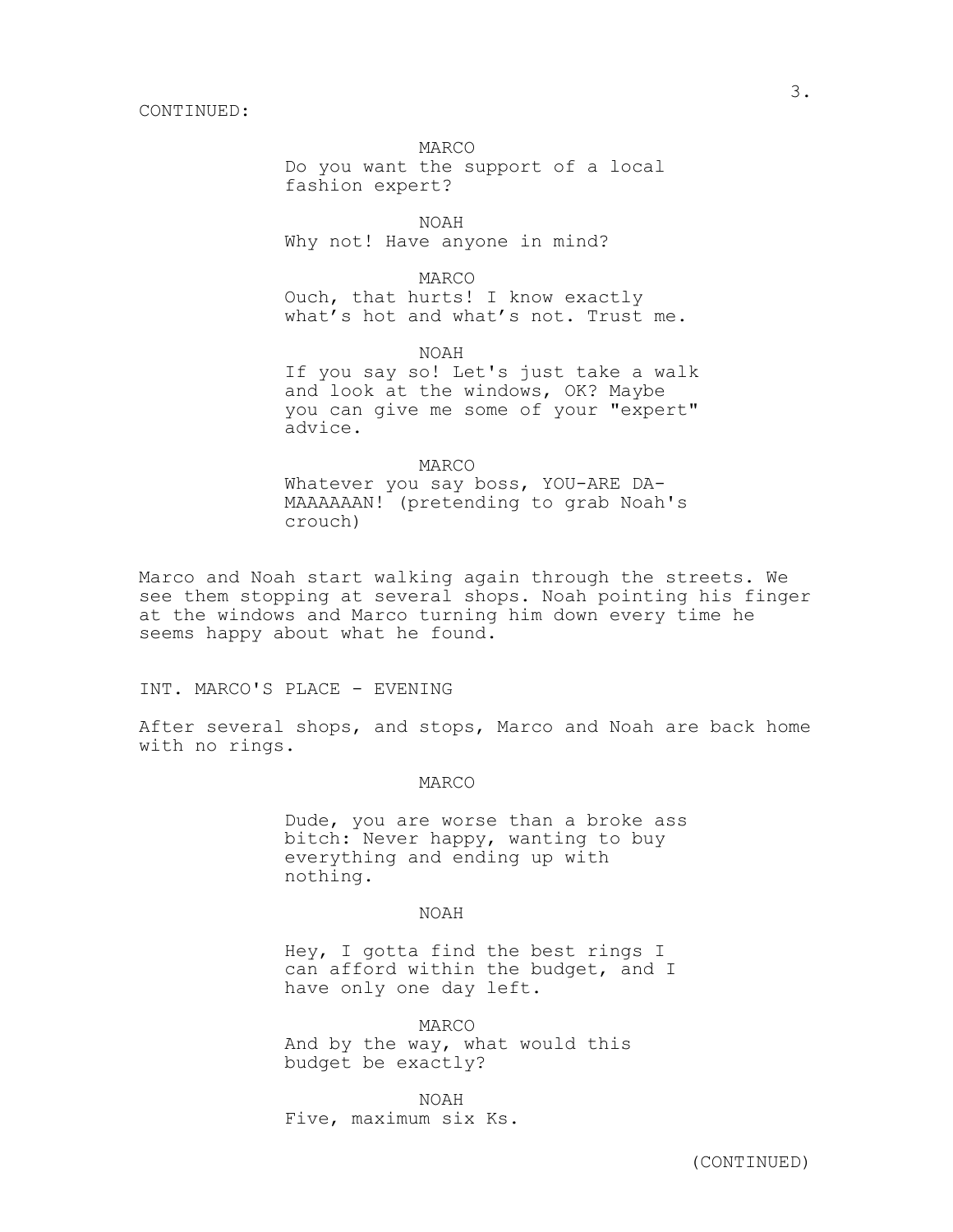#### MARCO

(very interested) In this case, my friend, I might have the solution for you. Andiamo!

Marco Stands up, rushes out of the apartment pulling Noah.

EXT. STREETS OF TRASTEVERE - NIGHT

Marco and Noah gets in front of a building's entrance.

THE CAMERA FIRST POINTING ONLY AT THE ACTORS' PROFILES, DOES THEN A 90° DOLLY AND GOES BEHIND THEIR SHOULDERS. THEN MOVES UP TO SHOW THE SHOP'S SIGN: MINI MARKET.

> NOAH Is this a joke?

> > MARCO

Man, you gotta trust me on this. I know the guy, and I know that the mini market is nothing of what it seems. Ever heard of under cover pawn shops?

NOAH

Porn shops?

MARCO

PAWN shop! P-A-W-N! He might have something incredibly precious for incredibly cheap! Come on.

They enter the cheap looking mini mart. The shop is dirty and chaotic. A middle aged Indian man is sitting behind the counter, eating some food from a bowl. As soon as Marco gets in, **Bharat**, the shop owner, stands up, dropping the food on the counter, and starts yelling at him in Italian.

#### BHARAT

Con quale faccia ti ripresenti? Non ti ricordi che mi devi ancora tre mila euro (he does the 3 sign with his hand)? You gotta be thankful that our friendship goes back a long time, otherwise... (mimics a slap)

MARCO Carissimo Bharat! Long time no see! Yes, my mom is doing very well, as (MORE)

4.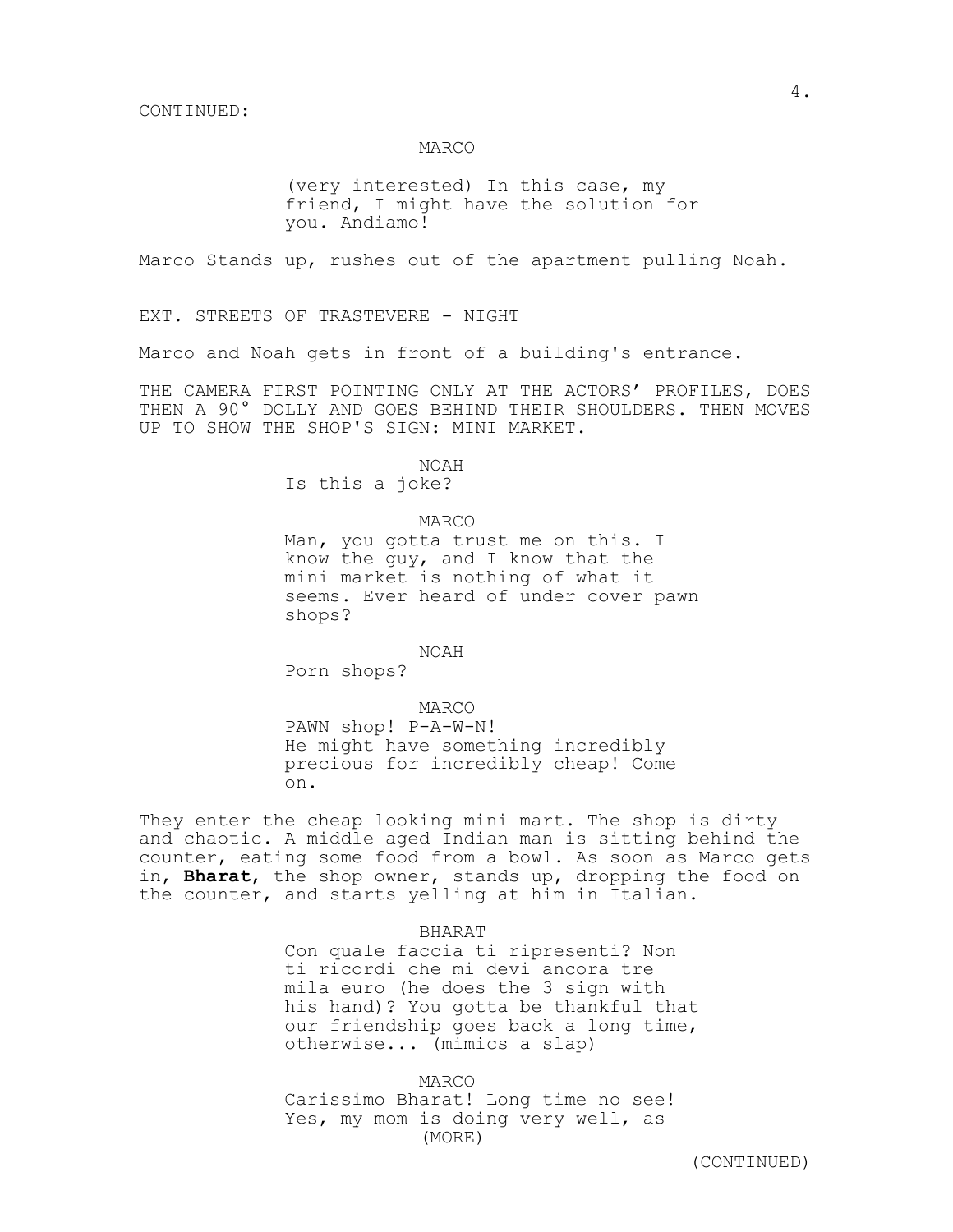well as my three dogs (he rises up MARCO (cont'd) three fingers imitating what Bharat did)

## NOAH

\*whispering\* Three dogs? You don't even have one dog!

## MARCO

Shush, shush! Listen Bharat, we are here because my dear friend, Noah, here, is looking for the best rings the eternal city can offer. He is looking for something special, outstanding, stylish...and PRECIOUS (wink wink)

#### BHARAT

Well, in this case, I might have what you are looking for. What's the budget?

Marco, following the fingers trend, rises up four fingers.

BHARAT (cont'd) Ok let's see, something for four hundr...

Noah stops him before he can finish the word

NOAH THOUSAND euros! (smiles and nod his head)

BHARAT (barely holds himself from the shock) F-ffff- Four. Of course, thousand. Sorry but my English is a bit rusty, you know.

Takes out a jewelry box and opens it in front of them. Two pretty rings are stored in it.

NOAH

Well, I gotta say that they look pretty damn good...

## BHARAT

These are handcrafted my friends, their value goes way beyond your budget, but a friend of Marco's is a friend of mine. Only for you, only for today, 3.500 Euros.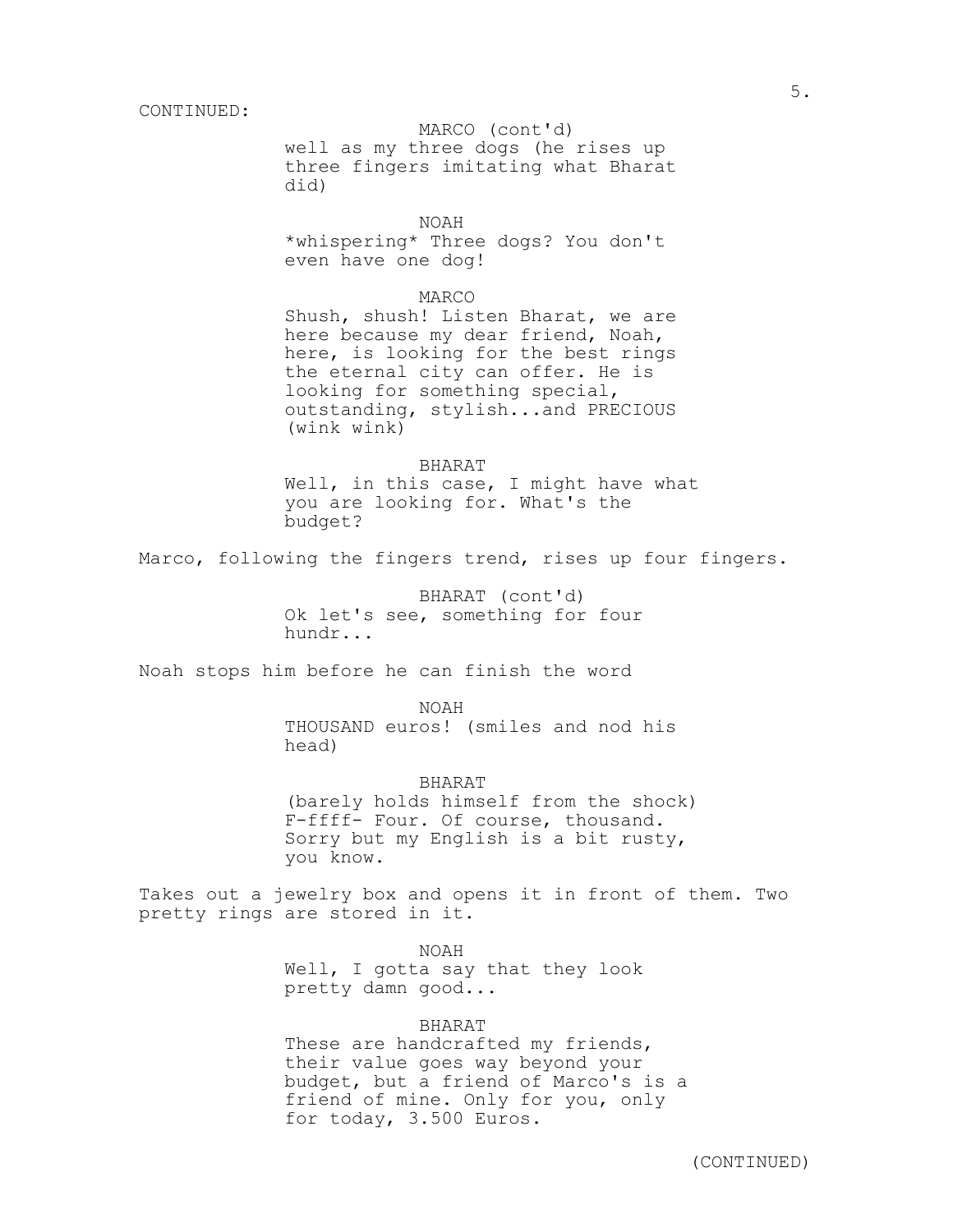MARCO

Hey look at that, you even saved 500 Euros!

NOAH

Aw, shut up!

MARCO Dude this is the chance, take it or leave it. Do you remember the old times? YOLOOOO

#### BHARAT

IOLLOOOO

NOAH You know what? You are right. YOLO MAN! 3.000, deal?

Noah and Bharat shake hands.

INT. A PUB - NIGHT

We see Marco and Noah celebrating the "success" in a pub, drinking several beers. We see then Marco talking to a girl, **Anastasyia**, on the dance floor, handing her some money and pointing to Noah who is sitting at the counter. Anastasyia is a good looking, East-European blond, wearing some fairly sexy clothes. She goes talking to Noah, who is not aware of what's going on but is actually pleased of being picked up by a good

looking girl. We see them flirting, laughing, drinking. Marco gets closer to them after a while, and hands Noah some keys.

MARCO

I need to run an errand...go ahead, I'll see you back home. These are the shop keys, you will find my house keys in the drawer behind the counter. Not the first from the left, not the second, but the forth. Which is actually the third from left up...(he is clearly tipsy and confused)

NOAH

Cool, got it, got it. Shop. keys. Ok. I will find them somehow.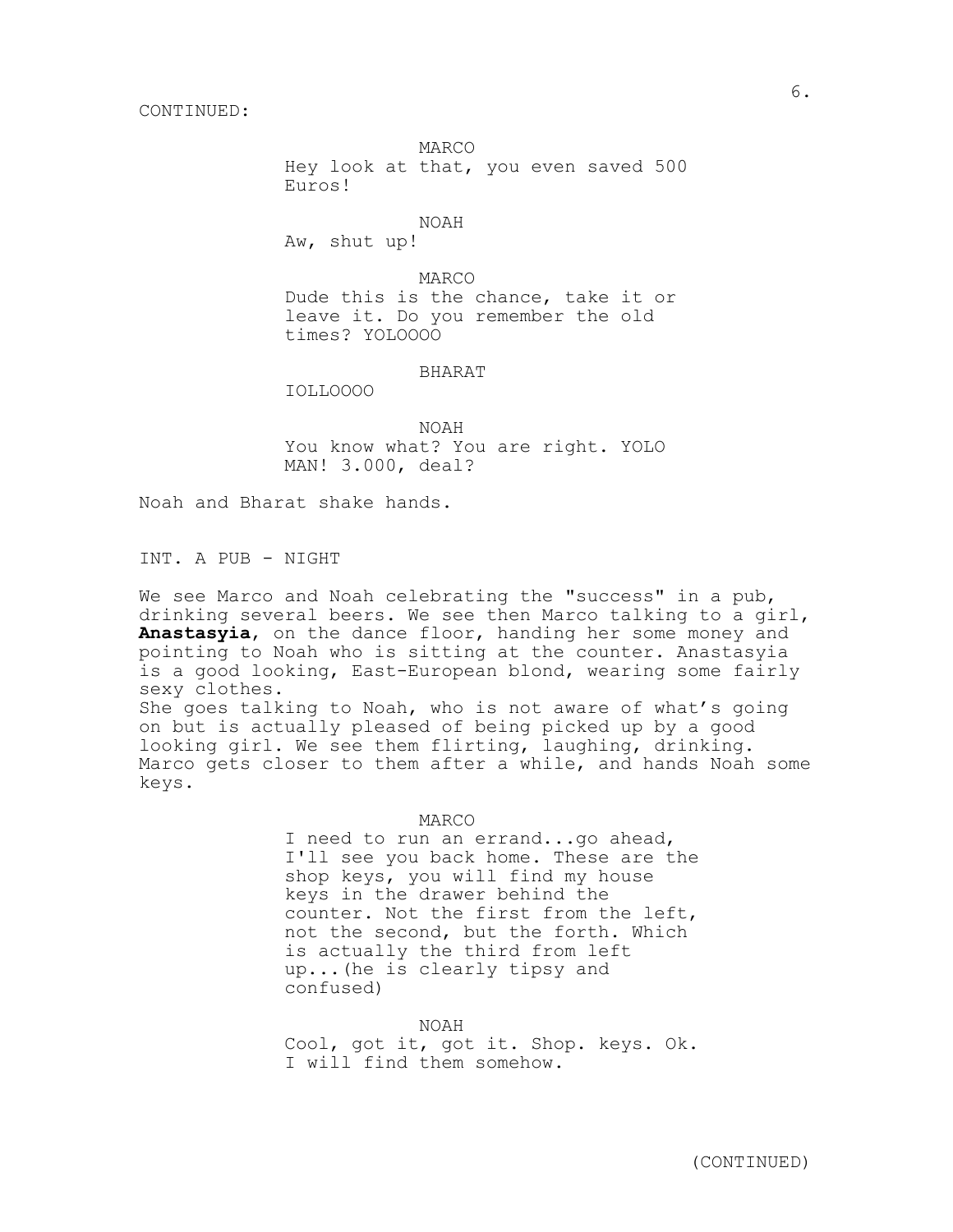#### MARCO

## See you later champion (pretends to grab Noah's crouch)

INT./EXT. PUB AND STREETS OF TRASTEVERE - NIGHT

Noah and the girl, both pretty drunk, after a few more shots (the girl teaches Noah how to do a over the back glass throw, "Russian style") gets to Marco's dad shop: a butcher. Noah looks up at the sign, then looks at **Anastasiya**, and starts laughing hard. They decide to get in together to look for the apartment keys. As soon as they get in, Noah grabs a salame and hands it to the girl.

NOAH

Can I interest you in some homemade *salame*? Unfortunately this is the only one I can offer you tonight!

ANASTASIYA Well, maybe then you can try out my *mozzarelle!*

Grabs a couple of mozzarella cheese from a box, and tries to look provoking squeezing them like if they were tits, but starts laughing hard right away. We see the two of them talking, eating nearly everything they can find in the shop, laughing and flirting like two teenagers on a first date.

FADE OUT

FADE IN

INT. MARCO'S APARTMENT - DAY

Noah wakes up in Marco's place.

MARCO Good morning princess! I suppose that you won't be having breakfast after yesterday night's feast

NOAH

Oh God, my head is exploding. What a night dude (Noah starts talking like Marco). I don't remember much...just (MORE)

(CONTINUED)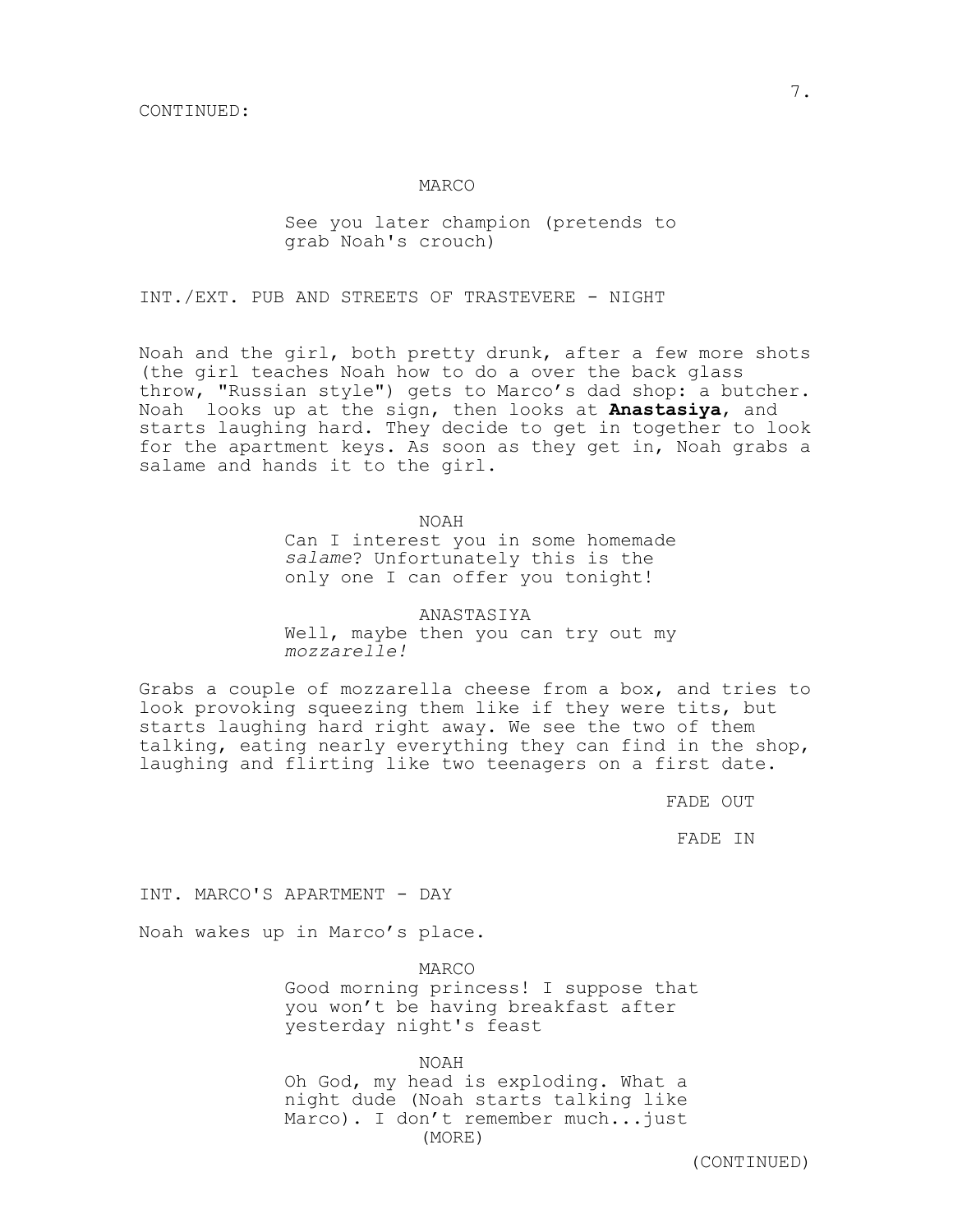the fact that I laughed a lot with NOAH (cont'd) Anastasyia, the girl from the Pub

MARCO

Are you sure you only laughed a lot \*wink wink\*? The shop was a mess!

NOAH

Totally sure about that. Even if I was quite tipsy, I am still a man of sound principles who is going to be married soon.

Looks for the rings in his pants, hanging on a chair next to the bed, but can't find them. Starts panicking looking everywhere in the room

#### NOAH (cont'd)

Oh shit, oh shit, oh shit. It can't be! I've lost them! That's impossible, I had them in this pocket the whole time!

MARCO

Well then, are you sure you had your pants ON the whole time? They might have slipped off while performing one of your famous stripteases!

NOAH

Stop it, this is serious! And I told you, we didn't do anything

MARCO

Are YOU being serious? What the heck, I even gave her 50 euros...

NOAH

Wait, what? WHAT WHAT WHAT? Are you telling me that you HIRED a hooker, for me?

## MARCO

Hey slow done dude, she is not a hooker, OK? It's more like she's a friend of mine and I owned her 50 euros

## NOAH

What da fuck man! I can't believe you did this to me. (starts pushing him). A prostitute, you hired a prostitute.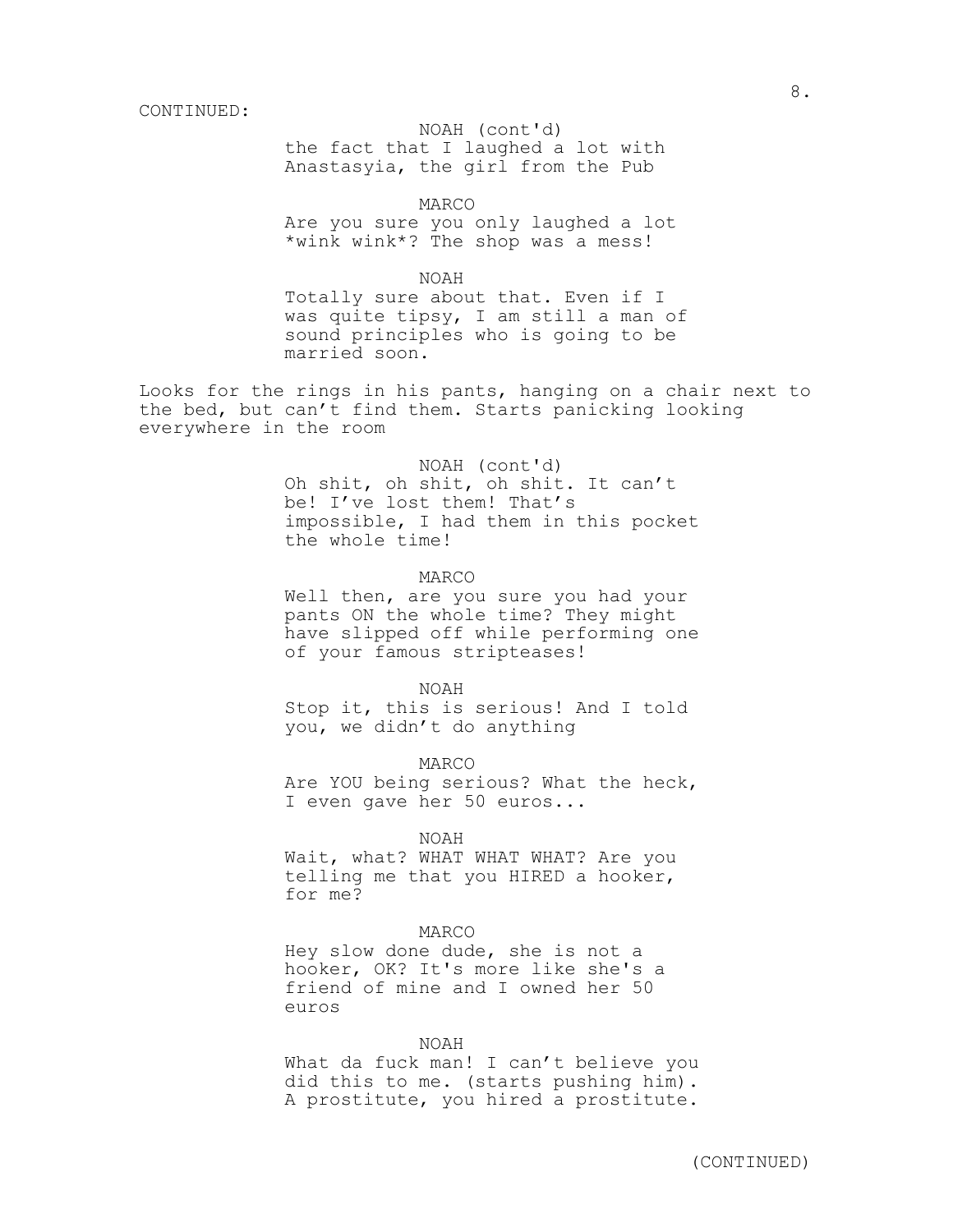## MARCO

I did NOT! And even if I did, it would have been FOR-YOU, Mr. Perfectbut-boring life! (pushes him back)

#### NOAH

Well fucking thank you then, Mr. perfectly-shitty-mess! Guess what, your "friend" just proved to be a thief, as well as a very unprofessional hooker! I can't believe I fell for it. I am such an idiot. But all this happened because of you, THE KING OF THE MORONS! (pushes him again)

#### MARCO

Hey, stop it, ok? It was meant to be a nice night. I even gave you the keys to my shop, and look, you raided it down. Is that how you thank your friends? (pushes him back)

#### NOAH

Fine, fine, let's call it even. We got more important things to worry about now. We have to find Anastasyia. You said you know her, right?

MARCO

Well, I know where she works, we can start from there.

EXT. STREETS OF TRASTEVERE – DAY

We see Marco and Noah coming out of a clothing shop.

NOAH

Figures, she didn't show up at work today. I am in deep shit now. I have a plane leaving tomorrow, no rings, no money left. (sarcastically) Thanks to YOU my friend.

MARCO

I know man, I screwed up. I am sorry. Listen, let's go back to Bharat and see if he still has something cool left.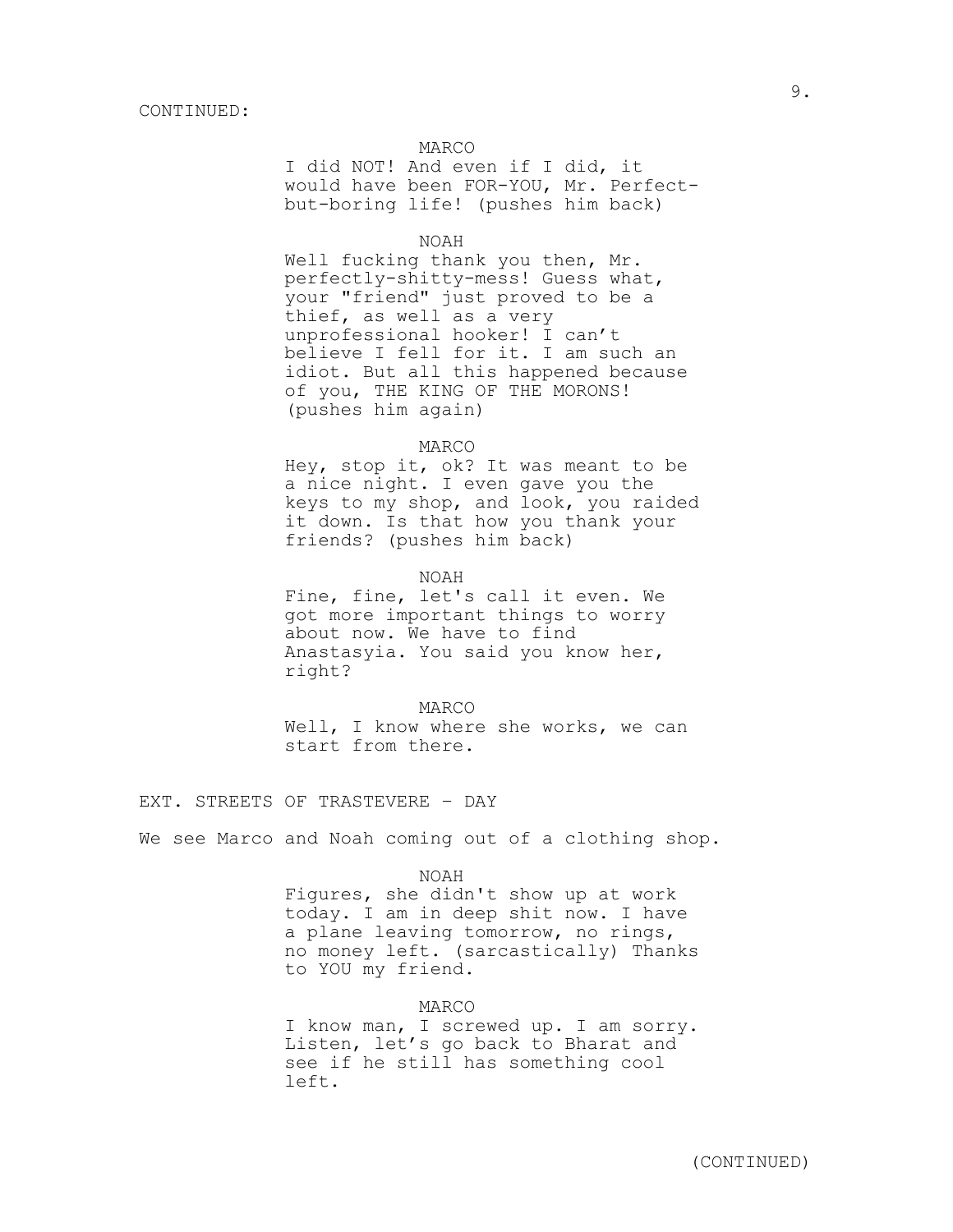Yeah, and buy it with what money?

MARCO

## Well, one thing at a time. Andiamo.

They start walking towards the Mini Mart but on the way there, they see Anastasyia coming out of a shop, holding her phone.

## ANASTASYIA

Hey guys, what a coincidence! I was just going to call you now! (to Noah) Good morning party animal!

#### NOAH

I can't believe you did that. I even thought for a second that you were a nice person.

## ANASTASYIA

What are you talking about? Yesterday night, when you passed out, I've even put you in bed and got back home by myself. Was I that bad?

#### NOAH

It's more about the cost. Three thousand euros seems to be a bit overpriced

MARCO Hand us back the rings, thief!

ANASTASYIA Oh god, not again these stupid rings! Why would I have them? I actually don't wanna even see them, ever, again! I had enough of them the first time

NOAH What are you talking about?

ANASTASYIA Were you even listening to me last night?

FLASHBACK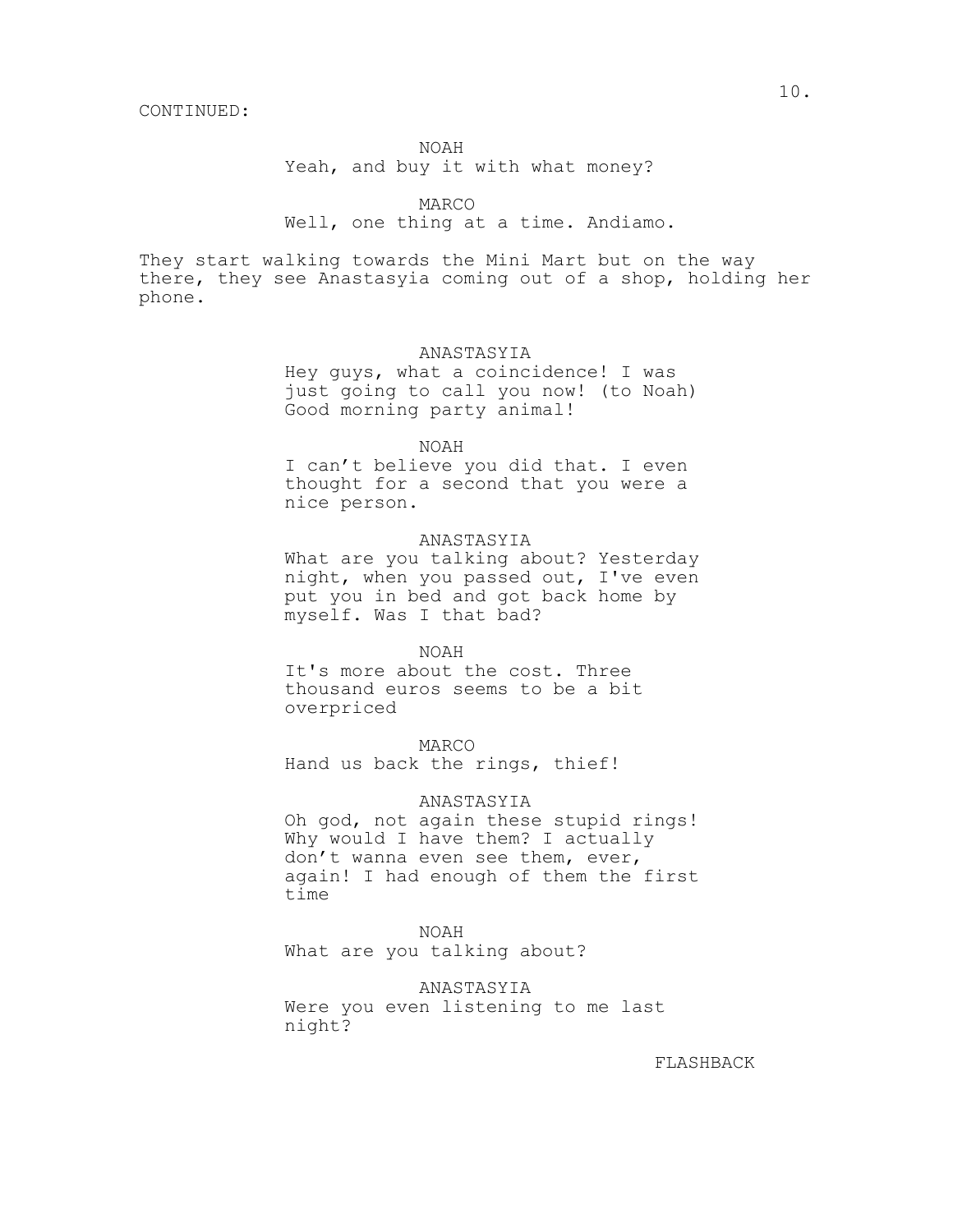Yeah, I think that at the end of the day this is the right thing to do. I know, I know, I am probably making a mistake, but what should I do? I will probably never find anyone else who likes me...

## ANASTASYIA

What are you talking about? I am sure that a lot of girls find you attractive and would say yes to you, even without the help of some expensive jewelry! And I am one of them! Now that you got me interested in..., show me those rings!

NOAH

Ok, get ready for it. Don't forget to wear your sunglasses, as you might get blinded by their shining greatness!

Takes out a box from his pocket and slowly opens it. Anastasyia is petrified.

> NOAH (cont'd) Wow, this is the reaction I was looking for! Are they THAT good?

Anastasyia starts crying.

NOAH (cont'd) Ok, this is a bit too much

ANASTASYIA

I can't believe that I have to see them AGAIN. This must be a curse.

NOAH

Did I already show them to you before? Jeeeez, I must be drunk, sorry!

## ANASTASYIA

Let me guess, you bought them from Bharat, right?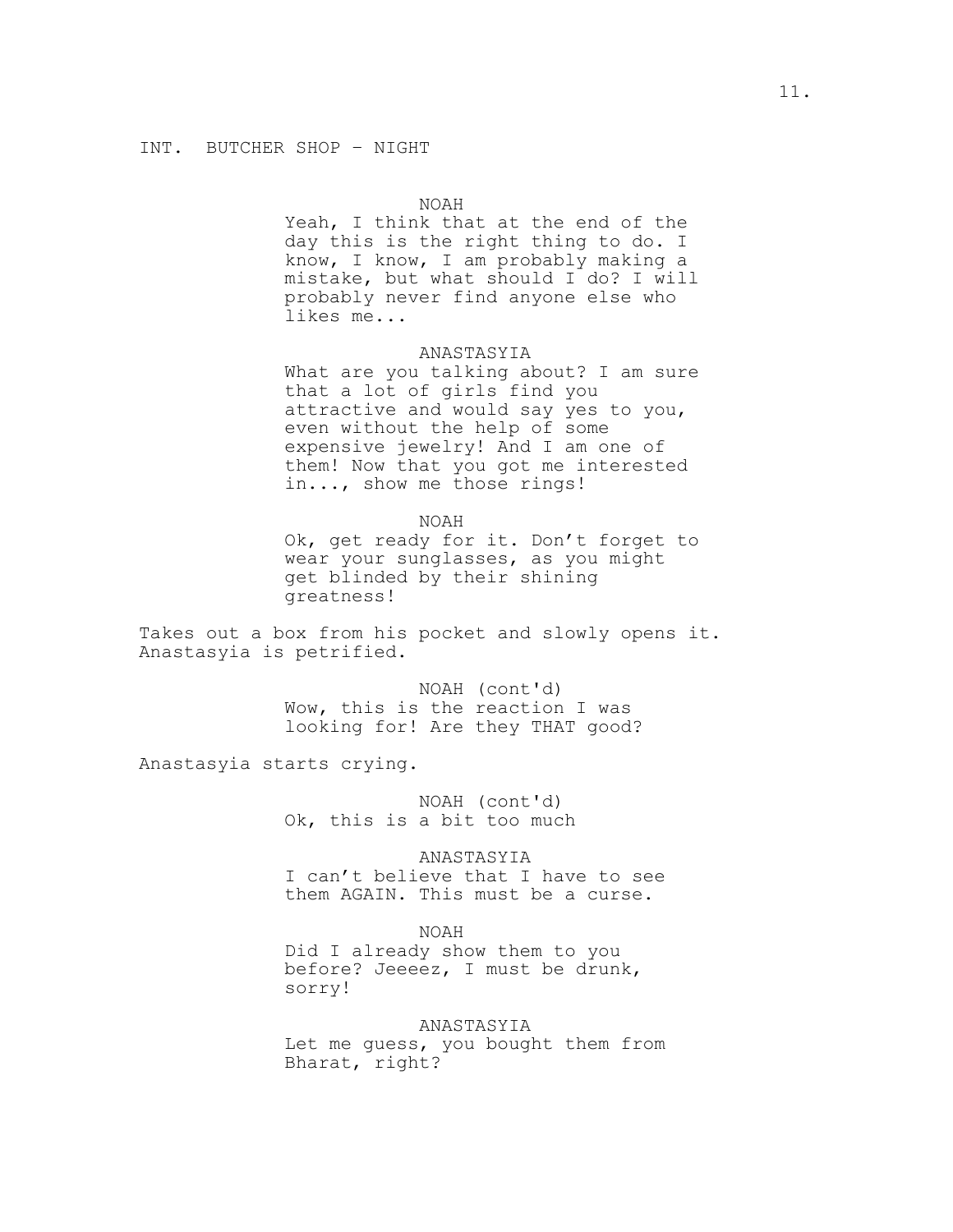Yeeah! How do you know that? Wait, wait, don't even tell me that...these were yours?

ANASTASYIA It's a long story...

NOAH Well, we have a long night ahead, and a lot of salame left. bring it on girl!

> END OF FLASHBACK

EXT. STREETS OF TRASTEVERE – DAY

MARCO Ok, but this doesn't really explain how they disappeared.

ANASTASYIA I don't know that, ok? They probably didn't even disappear. Did you look everywhere?

> (Noah and Marco look at each other)

> > NOAH

The shop!!!

They start running back. Anastasyia follows them slowly.

INT. BUTCHER SHOP – DAY

Marco and Noah gets into the shop and start looking for the rings everywhere. Unfortunately, they don't succeed.

> NOAH Oh well, that's official, they are gone

> MARCO Let's not give up, maybe we didn't look hard enough

(CONTINUED)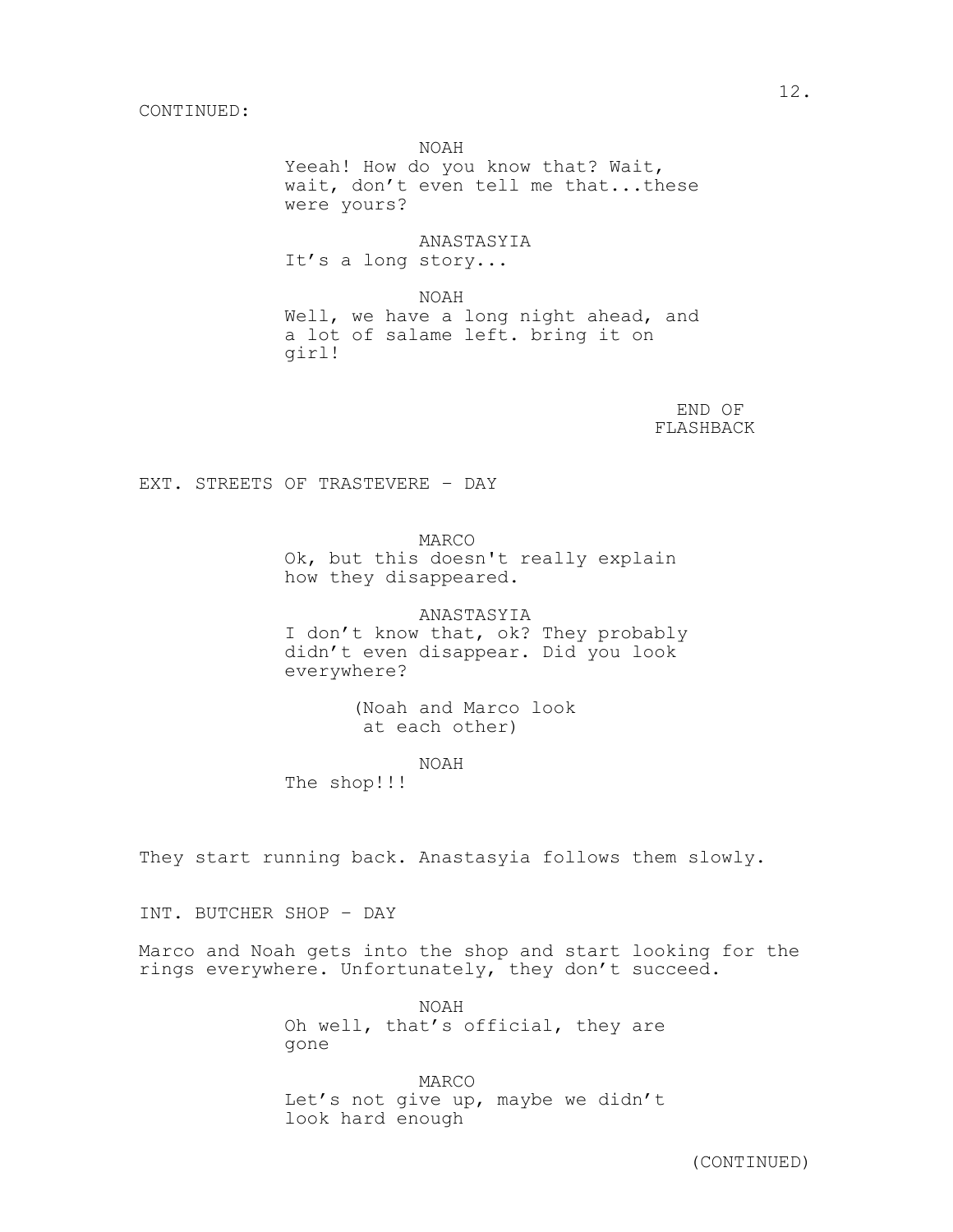Listen bro, we gotta be realistic and accept it for what it is. At this point I better call her and tell her everything. At least I won't have to do this in person once I am back in L.A.

We see Noah nervously talking on the phone, for a long time, rolling his eyes and getting extremely annoyed. In the mean time, Anastasyia, who got to the shop later on, is cleaning up the mess with Marco. Noah finally hangs up the phone.

#### NOAH (cont'd)

WHAT-A-BITCH!! Dude, you won't believe this, she started yelling at me saying that I am not good for anything but books, and that I shouldn't even go back to her if I don't prove to be good enough to at least find these fucking rings.

#### MARCO

Yikes

#### ANASTASYIA

Listen Noah, I am very sorry for what happened, and I wish I could help you. Maybe we can find a solution, I know a couple of shops

#### NOAH

That's nice of you, but that's alright. I have a flight in 10 hours, no money, and you know what? I am actually reconsidering all of this. I can't believe that the woman that should be by my side, for the rest of my life, treated me like shit for such a silly thing.

#### MARCO

Hey, you know what we say in Rome? *Magna e nun ce pensà*! Let's eat something, and forget about all this mess!

NOAH (stops a second to think...then screams) YOLOOOO!